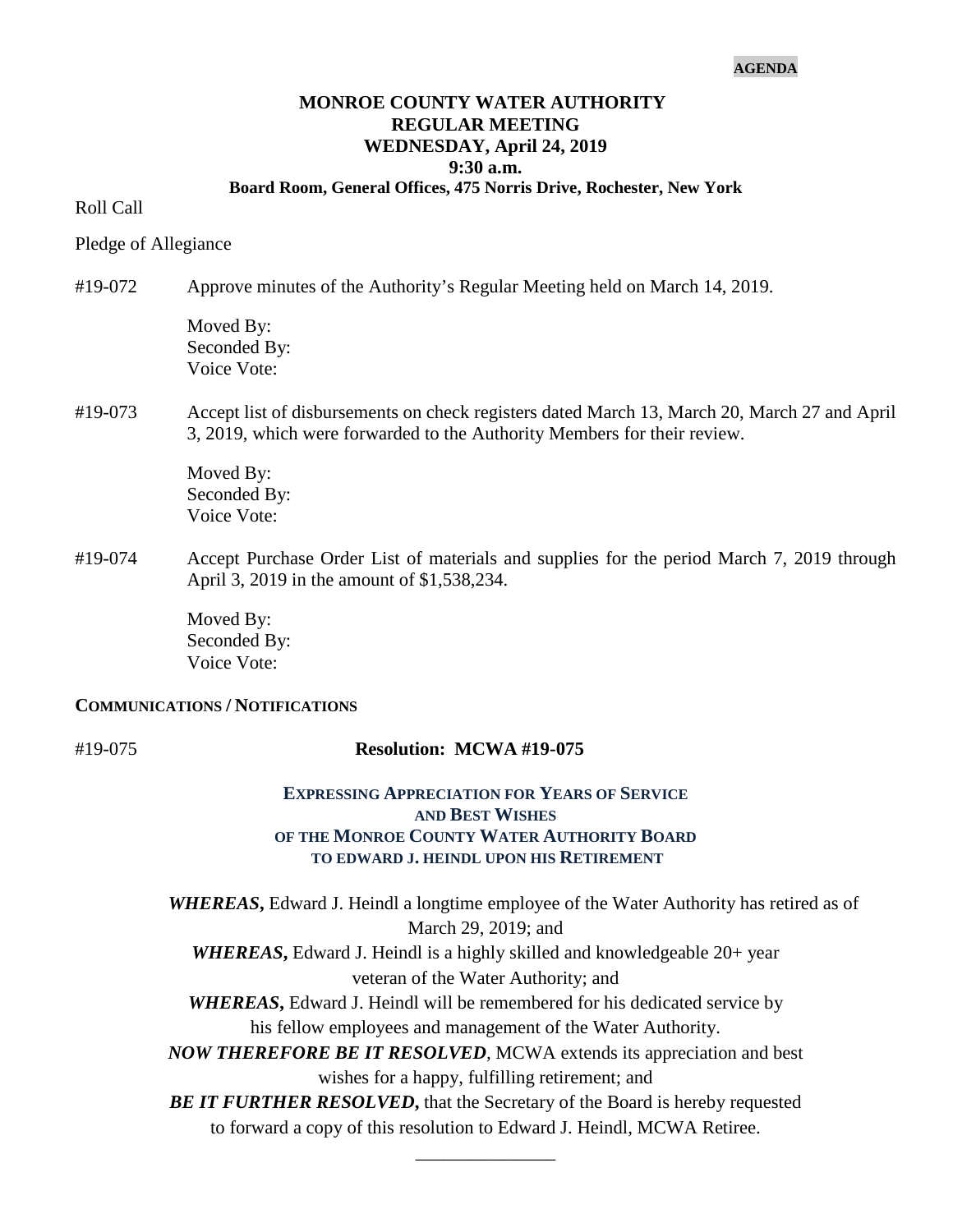# MONROE COUNTY WATER AUTHORITY REGULAR MEETING – April 24, 2019

#19-076 Confirm the following personnel appointment pending approval and pursuant to the Rules and Regulations of the Monroe County Civil Service Commission:

> **Provisional Appointment of Nathanael Huzyk** to the title of Engineering Technician, effective May 28, 2019, at Salary Schedule 5, Group 4, Step 1.

Moved By: Seconded By: Roll Call Vote:

#19-077 Confirm the following personnel appointment pending approval and pursuant to the Rules and Regulations of the Monroe County Civil Service Commission:

> **Provisional Appointment of Mike Kloppel** to the title of Assistant Construction Inspector, effective April 29, 2019, at Salary Schedule 5, Group 2, Step 1.

Moved By: Seconded By: Roll Call Vote:

#19-078 Confirm the following personnel appointment pending approval and pursuant to the Rules and Regulations of the Monroe County Civil Service Commission:

> **Temporary Appointment of Amy Molinari** as Acting Director of Finance and Business Services effective April 29, 2019 at Salary Schedule 6, Group 3.

Moved By: Seconded By: Roll Call Vote:

#19-079 Resolved hereby to: **Approve Student Intern Salary Schedule Summar**y in the form presented on this date, to be effective immediately.

> Moved By: Seconded By: Roll Call Vote:

#19-080 Resolved hereby to: **Approve Seasonal Labor Salary Schedule** in the form presented on this date, to be effective immediately.

> Moved By: Seconded By: Roll Call Vote:

#19-081 Authorize the Executive Director to **amend the Agreement for Professional Consulting Services with Arcadis of New York, Inc**. for the Emergency Generator Optimization Project in the amount of \$9,000 for additional final design and bid phase services necessary to revise the bid documents and re-bid the Project.

> Moved By: Seconded By: Roll Call Vote: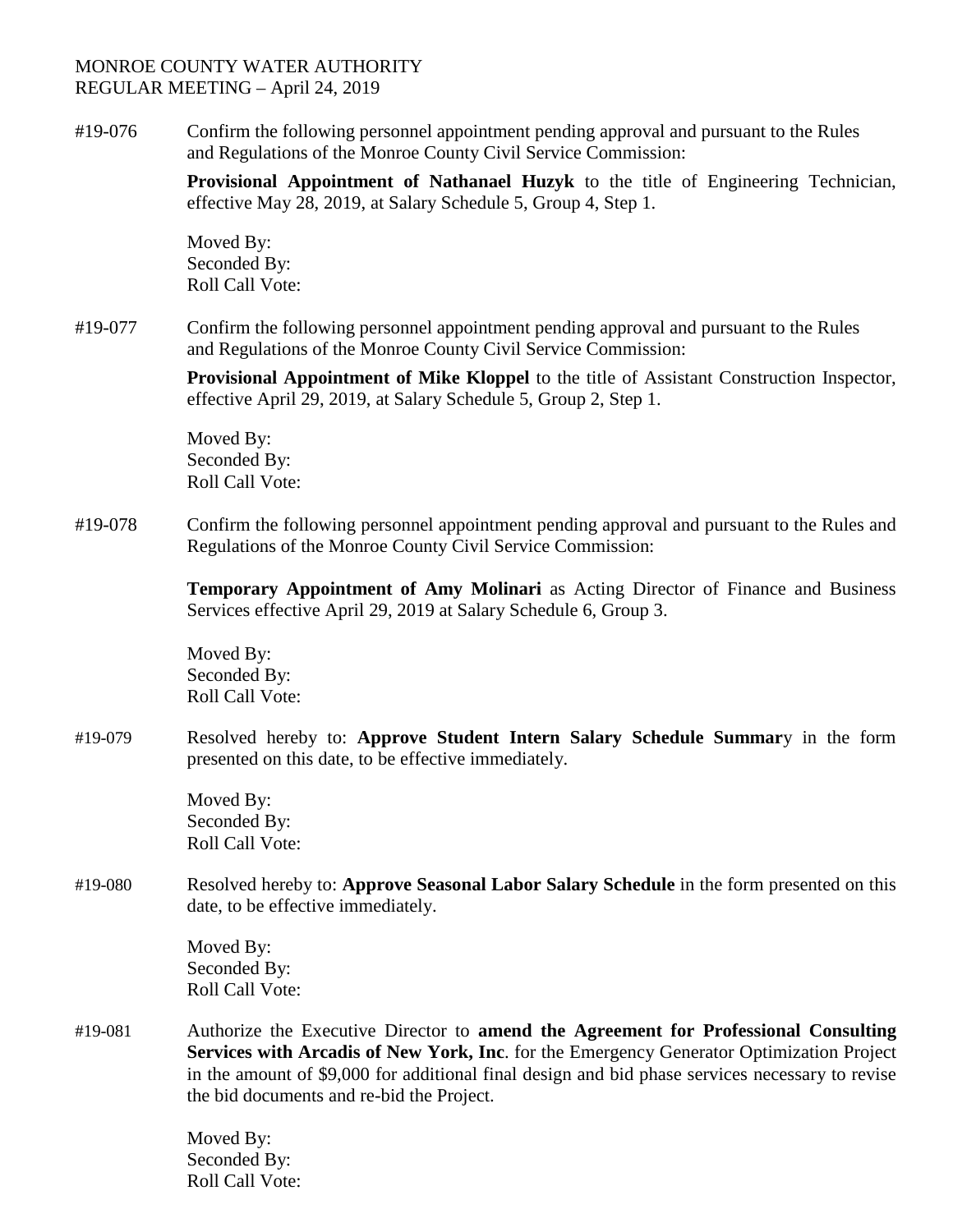# MONROE COUNTY WATER AUTHORITY REGULAR MEETING – April 24, 2019

#19-082 Authorize the **purchase of preventative maintenance and repair services, and related materials and replacement parts from EMA of New York, Inc**. under the terms of Monroe County Contract BP#0202-17 for Variable Frequency Drive (VFD) Preventative Maintenance, through the current term ending March 31, 2020, in an estimated amount of \$30,000 per year.

> Moved By: Seconded By: Roll Call Vote:

#19-083 Authorize the **purchase of various General Motors (GM) Parts and/or Supplies for maintenance and repair of Water Authority vehicles utilizing Monroe County Contract – General Motors, Automotive Engine & Auto Body Parts –** BP #0213-16 from vendor awarded, Hoselton Chevrolet, Inc. (#4700007335), for an estimated amount of \$25,000 through the contract period ending March 31, 2020.

> Moved By: Seconded By: Roll Call Vote:

#19-084 Authorize the **purchase of a total of ten (10) 2019 Ford Vehicles** through the New York State Office of General Services (OGS) Vehicle Marketplace (Mini-Bid) in the amount of \$340,229.84: Nine (9) vehicles totaling \$274,983.84 from low responsive, responsible bidder, Van Bortel Ford, Inc., and one (1) vehicle from low responsive, responsible bidder, Genesee Valley Ford, LLC, in the amount of \$65,246.

> Moved By: Seconded By: Roll Call Vote:

#19-085 Authorize the award of a unit price contract for **Telog Wireless Monitoring Units** to the low responsive, responsible bidder, Telog Instrument Inc., A Trimble Water Co. in the bid amount of \$30,469.97.

> Moved By: Seconded By: Roll Call Vote:

#19-086 Authorize the **purchase of GPS survey and conventional land survey equipment**, including related accessories and software updates, from Trimble Navigation, Ltd., (NYS Contract pricing agreement No. PT64163, Group No. 77201, Award No. 20191) supported by Waypoint Technology Group, at an estimated amount not to exceed \$25,000.

> Moved By: Seconded By: Roll Call Vote: